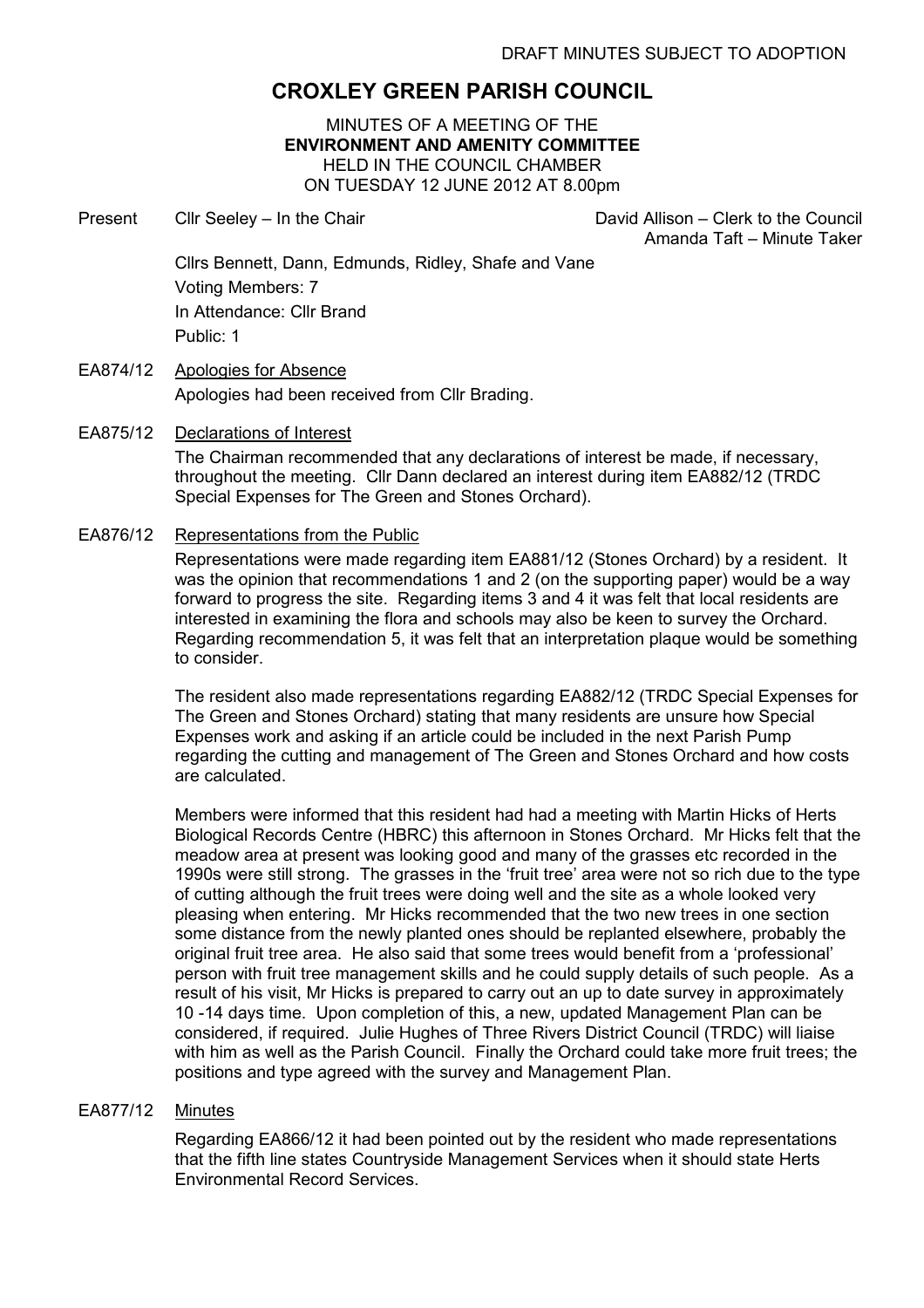#### Resolved:

• that the amended Minutes of the meeting held on Tuesday 3 April 2012 be approved and be signed by the Chairman.

### EA878/12 Matters Arising

EA868/12 (Matters Arising; EA860/12 Active Works List). The Clerk was asked if a meeting had been arranged with TRDC regarding them emptying the bins on The Green and in Stones Orchard to which he advised that whilst this matter will be taken forward it was not a top priority at the present time.

EA868/12 (Matters Arising; EA861/12 A Year in Croxley in Photographs). The Clerk was asked for an update and he replied that he had not heard from Mr Williams. Cllr Ridley stated that he would contact Mr Williams.

EA869/12 (Active Works List). The Clerk was asked about the bins and bench for Dickinson Square. The Clerk said that it is intended that the existing bench will be replaced and two new roll log litters bins will be installed. The Clerk added that the matter of installation of a second bench, which had been removed some time ago would be reviewed later in the year.

EA870/12 (Stones Orchard, Tree Planting). It was pointed out that an email was sent to the Parish Council saying when the planting was going to take place. The Clerk stated that this did not constitute a consultation. Cllr Shafe confirmed that Cllr Martin was only told about the planting the day before it took place and only then because she had a meeting with Julie Hughes about a different matter entirely. It was felt that Julie Hughes was under the impression she had permission following her conversation with Cllr Martin and the Ranger, however, she had admitted that there was an oversight with the lack of consultation. It was confirmed that in future, District Cllrs would be notified of any mass planting and they would, in turn, forward such notification to Parish Councillors.

EA871/12 (Parish Boundary Walk Project). The Clerk was asked if an application had been made. The Clerk advised that application for grants had had to be submitted in December last year but he had been liaising with Hertfordshire County Council's Rights of Way and had received an email advising that they would provide funding for the project this year to go with the £200 from Cllr Drury's Locality Budget grant and £100 in the Parish Council's budget. This Clerk added that this being the case, a formal application for a grant has now been submitted.

#### EA879/12 Active Works List

The Chairman introduced this item and Members were referred to the active works list for June.

It was pointed out that there was a gas meter without a cover on the side of a house in New Road along the footpath that leads from New Road to footpath 10. The Clerk said that he would look into this matter.

It was asked what happens with the Rangers attending the Revels and the Chairman clarified that the Rangers, as usual, would erect the gazebo and be on the Parish Council stall for the day before packing the gazebo up and storing it away at the office.

In relation to Stones Orchard it was pointed out that it was good to hear that Martin Hicks is happy with the Orchard and the Rangers should be congratulated.

Members noted the Active Works List for June.

### EA880/12 Environmental Protection on the Green

The Chairman introduced this item and the Clerk reminded Members that this item had been referred from the Council meeting of 10 May 2012. The Clerk added that a District Councillor had offered to talk with the Head of Planning at TRDC but he was not here to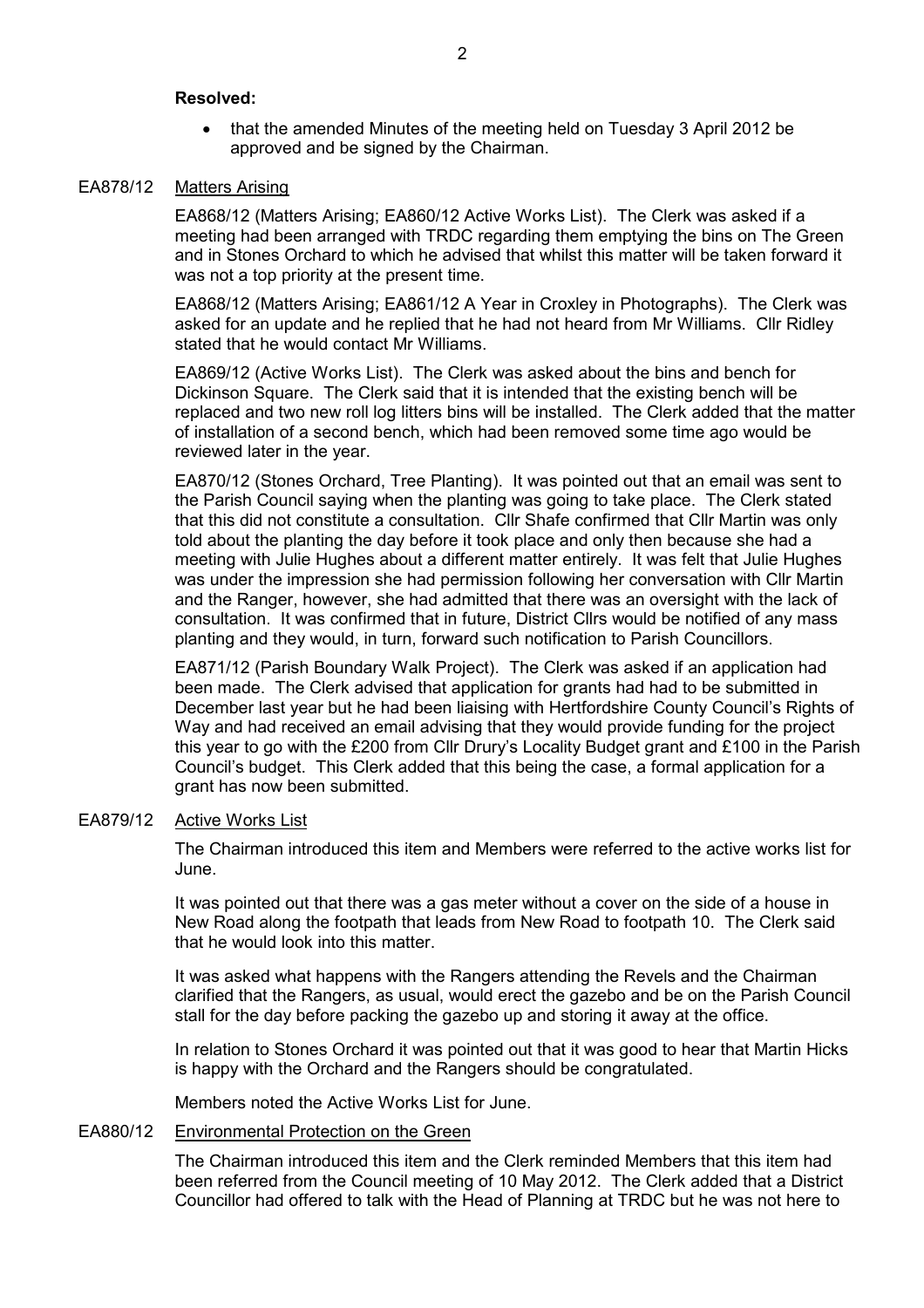provide an update. The Clerk advised that at a recent Planning and Development meeting members had discussed a planning application relating to a property on The Green. The comments submitted to TRDC stated 'No grounds for objection. However, the proposed development is in the Conservation Area and access to the property is from The Green. Conditions should be applied to the granting of planning permission that access to the site by contractors must not result in damage to The Green but should damage occur the contractors must put right or pay to put right any damage incurred.' The Clerk added that an Officer had contacted him to advise that they could not make this a condition on the planning permission although they could add it as an Informative to the planning decision. Upon checking, however, the Clerk found that this had not been added to the planning permission. It was generally considered that between the District Councillors (including Cllr Lloyd), Officers at TRDC and the Parish Council's Planning and Development Committee The Green could be protected from construction vehicles.

#### EA881/12 Stones Orchard

The Chairman introduced this item and a long discussion ensued. Members were advised that on the previous night, a meeting of very well meaning people had taken place in a local pub. Matters discussed included Chorleywood's Orchard (and funding) and an Apple Day which Julie Hughes of TRDC is planning for the Orchard sometime this year. Also discussed was the need for a new Management Plan as the existing one is inadequate, especially with the recent planting of the new trees.

It was felt that the Management Plan needs to be modernised and some of Cllr Ridley's proposals could well form part of the outcome and implementation of a new Management Plan or at least discussed during the formation of the new Plan. Cllr Dann (who is a Plant Scientist) said he would be hesitant on letting local schools survey the Orchard but having Martin Hicks conduct the survey would be excellent. The Clerk said that Julie Hughes would be liaising with Martin Hicks and was hoping to have the Management Plan completed by the autumn.

It was pointed out that in any future Management Plan consideration needs to be given the ground ecosystem particularly if it is intended for more trees to be planted as the tree canopies could affect the ground flora and fauna habitat in the future as the trees grow and develop.

From the representations made by a member of the public it appears that Martin Hicks could be in a position to undertake a survey. It was commented that with the presence of a rare sedge that perhaps the site should become a site of Special Scientific Interest and should not be overwhelmed by new trees.

It was suggested that given the local interest in Stones Orchard that a more formal meeting be arranged of interested parties to start the development of a new Management Plan including ongoing maintenance of the area.

#### Resolved:

- that Croxley Green Parish Council liaise with TRDC for guidance into revisiting the Management Plan to ensure its recommendations are up to date with the progress the Orchard has undertaken since its first planting
- that Croxley Green Parish Council consider making a plan of the Orchard and identify the trees that have already been planted and create an Orchard 'map' and that information be placed on our website
- that the Clerk contacts Julie Hughes of TRDC to state that Mr Hicks has offered to undertake a survey of the Orchard in the very near future.

### EA882/12 TRDC Special Expenses for The Green and Stones Orchard

Cllr Dann declared a non-pecuniary interest in this matter and did not participate in the discussion.

The Chairman introduced this item and stated that she did not know why this matter was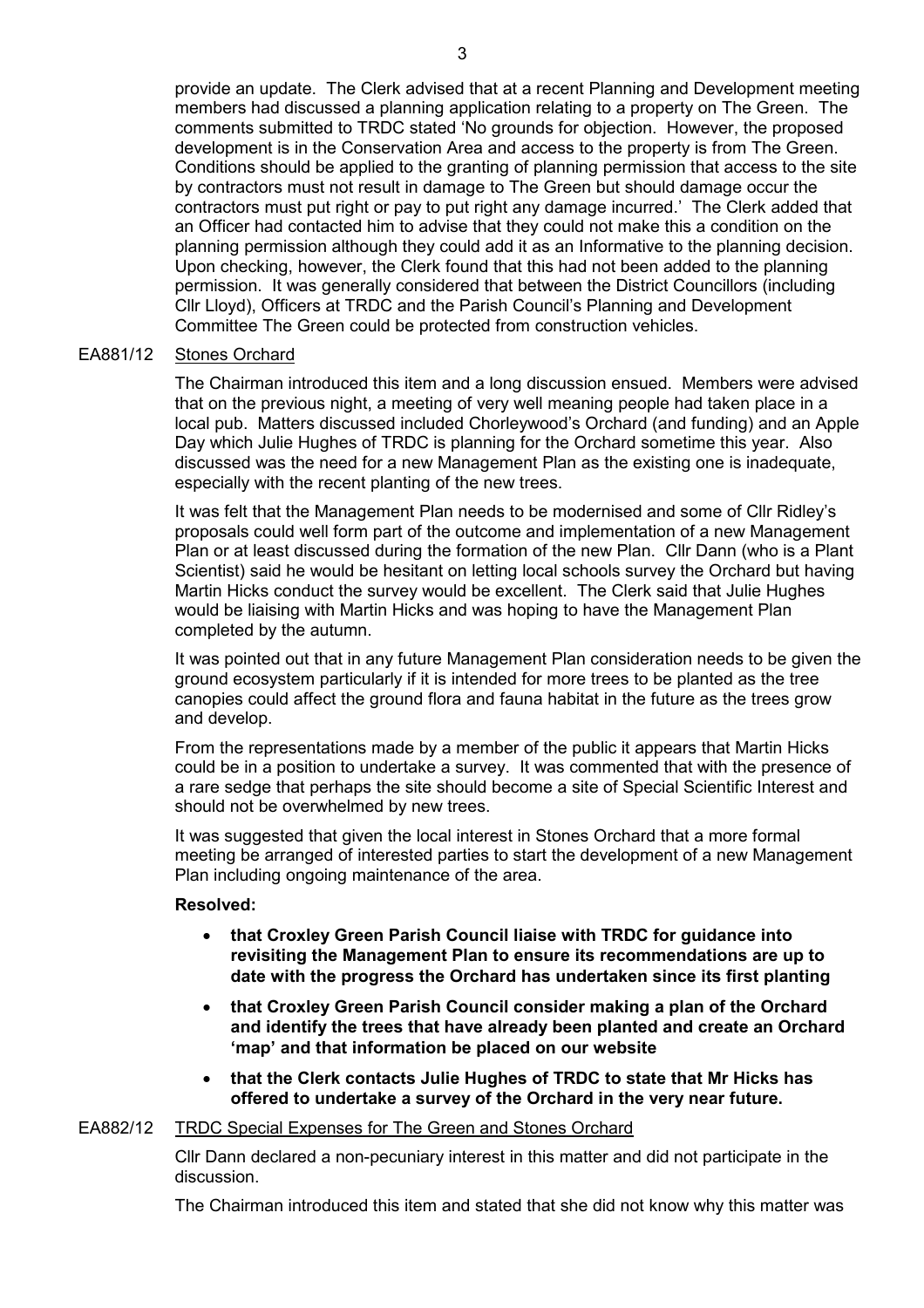being discussed as the Parish Council has an ongoing agreement with TRDC. Cllr Ridley stated that he would like the Parish Council to contact TRDC to find out the cost to Croxley Green residents for maintaining The Green and Stones Orchard if it was charged as Special Expenses. One Cllr said this matter was discussed in December 2011 and regardless of the cost, which would be minimal, TRDC would not maintain these areas to the same standard as the Parish Council. The Chairman also added that this matter was raised some 3-4 years ago and over 1,000 residents signed a petition for the Parish Council to maintain these areas.

The Clerk clarified that the £15,000 cost to the Parish Council (as stated in Cllr Ridley's supporting paper) was the underlying cost, ie the commercial cost in days' work and use of equipment and this cost has not changed from when Cllr Ridley was Vice Chairman of the Parish Council. The Chairman asked Cllr Ridley if he had a seconder for his proposal and no Cllr came forward therefore the motion was not considered further. The Chairman passed on some information to Cllr Ridley that was once given to her "if you ever have a proposal to put to Council, ensure you have a seconder'.

For the benefit of new Cllrs, the Clerk clarified that the £15,000 was worked out by adding together the cost of two Rangers for 35 days per year to maintain The Green and Stones Orchard, management and administration time, and then the commercial costs associated with equipment.

#### EA883/12 Footpath between FP10 and New Road

The Clerk introduced this matter and said that he had received complaints about the surfacing of footpath 10 to The Green which is very uncomfortable to walk on. Under the Parish Council's P3 Agreement with Hertfordshire Highways the Clerk had had a meeting with the Rights of Way department and they are prepared to resurface the stretch of footpath 10 from the Parish Council office to The Green. They also discussed the merits of resurfacing the unadopted footpath that leads from New Road to footpath 10 at the same time and the Clerk said that it makes sense to resurface both paths at the same time and he referred Members to the previously circulated quote for £780. The Clerk was asked if this was the only company that had been contacted and he stated that this was the contractor who will undertake the works on footpath 10 and it was not a matter for the Parish Council but one for HCC Rights of Way to appoint the contractor.

The Clerk was asked whose responsibility the footpath from New Road to footpath 10 was and the Clerk replied that the Ramblers' Association are working to get these old footpaths on the definitive map. A discussion followed about the ownership and the works specification.

#### Resolved:

- that the Clerk checks what concrete dust is
- that the Clerk checks the ownership of the footpath from New Road to Footpath 10 with TRDC or Land Registry
- that subject to the clarification of these two points, this matter is put on the next Council agenda

#### EA884/12 Installation of Posts on the Green

This matter was introduced by the Chairman and the Clerk advised that with the exception of outside Saltram Cottage, the installation of the posts on The Green was now complete. The Clerk clarified that consultation took place with residents on the eastern side where the crossovers are very tight. It was considered that the posts look odd but the Clerk said that was because Highways had installed square posts at Elmcote Way and the approach into Copthorne Road.